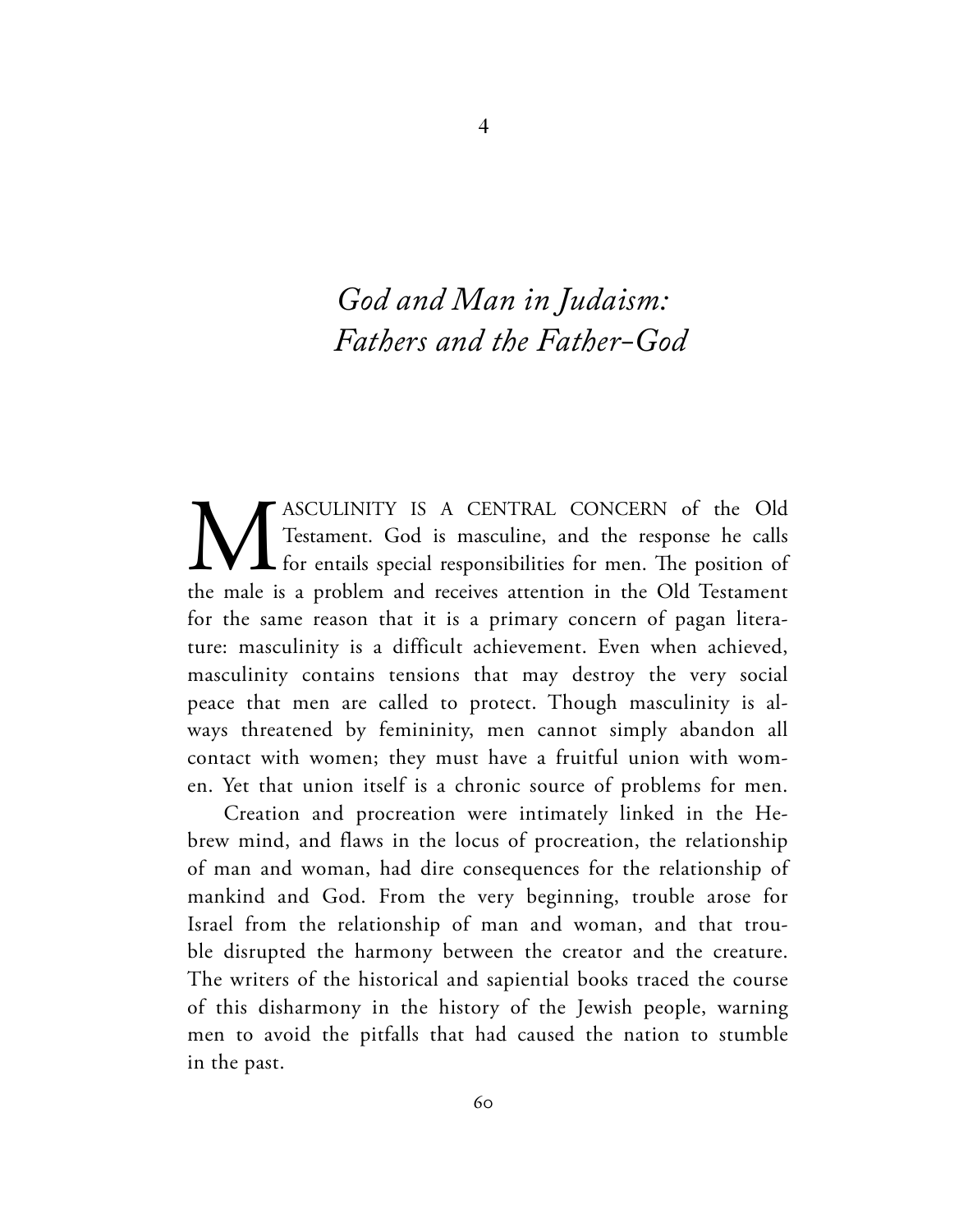### The Masculinity of God and Man

Judaism was not concerned with things in themselves, but with the knowledge of things in their actions. *By their fruits you shall know them* was the operative principle for a Jew; being was manifested in action, and existence apart from its action could not be known, or at least was of little interest. This applied to both God and man. What is man? What is God? To answer those questions, Jews looked at the characteristic actions of each.

Various translators of Scripture and revisers of liturgies have tried to excise references to God as masculine or balance them with feminine references. But these translators confuse maleness and masculinity, a crucial distinction of which the Scriptures are well aware. Maleness is a bodily given, but God does not have a body; maleness is sexual, but Yahweh is not a sexual being. As Gerhard van Rad says, "any thought of sex in him, or of his acting in creation by means of sex, was completely alien to Israel."<sup>1</sup>

There is indeed a distinctively male god prominent in the Hebrew Scriptures: his name is Ba'al. He was the principle of male fertility, and in his name the sacred male prostitutes were put into the pagan temples. The name Ba'al, "Lord," seems to have had connotations of sexual mastery, and sexuality is absolutely excluded from Yahweh and his worship. Sexuality is good, but it is a created reality, not a divine one: "The distinction between the sexes is a *creation* by God since there is no such distinction on the divine level; the polarity of the sexes belongs to the created order and not to God."<sup>2</sup> God did not create by means of sexuality, but by his Word.<sup>3</sup>

God is always masculine in the Scriptures<sup>4</sup> for two main reasons, or rather one that is known in the other. He transcends creation: it is not part of him, nor did it come out of him—he spoke, and it was. God is, therefore, utterly *separate* from creation; that is, he is holy. The holy is a masculine category. To be holy is to be separated, set apart from common or profane use. The English *holy* comes from a root meaning pure, sound, or uncontaminated, but this moral connotation is not the precise meaning of the original word. As Rudolph Otto points out, the holy is the wholly other, the numinous, the be-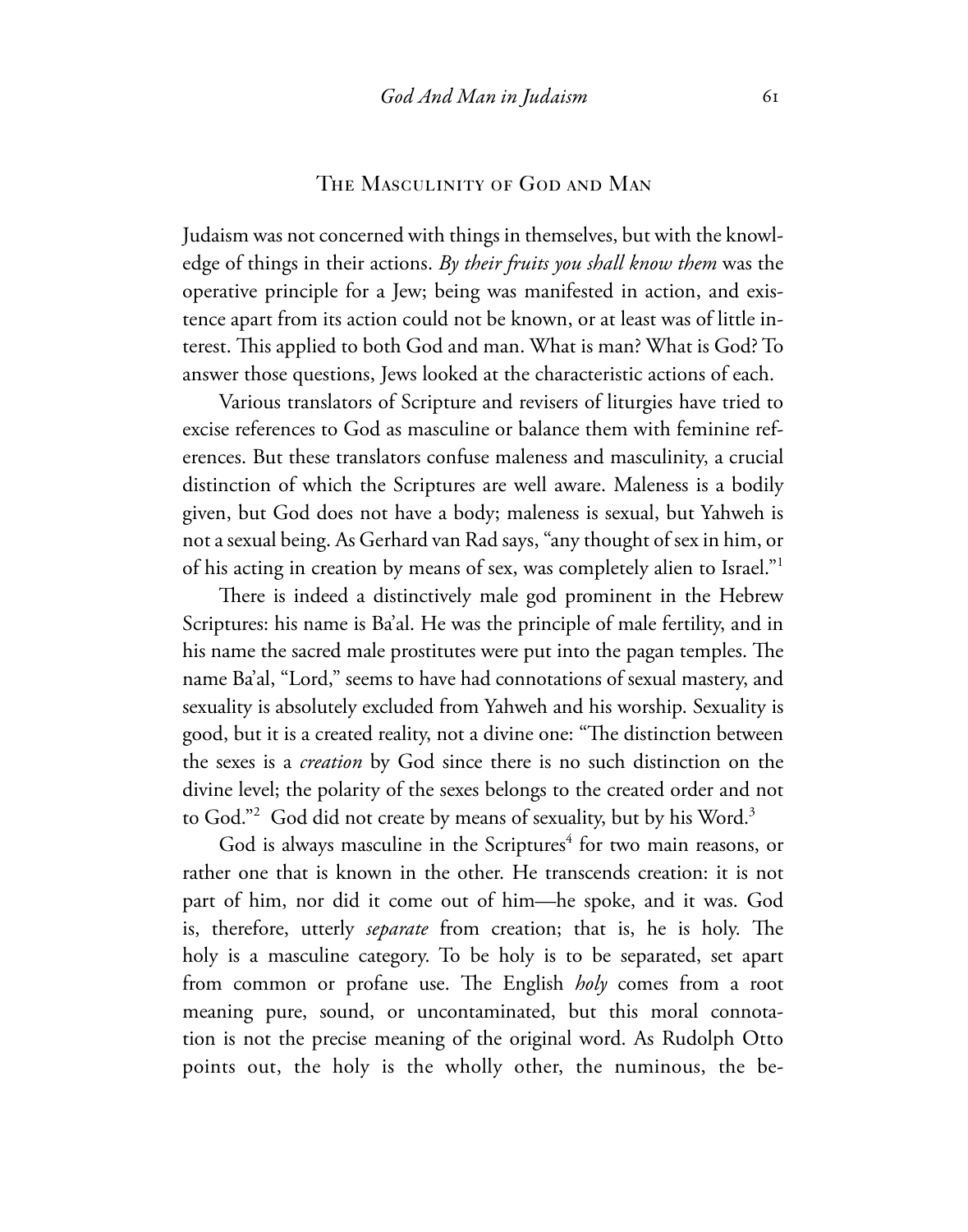ing which transcends all categories, the *mysterium tremendens et fascinans* that provokes awe, fear, and wonder<sup>5</sup> The Hebrew *kaddosh* means separated, and the Pharisee was so called because he kept himself apart from all that was unclean and therefore took his name from the Aramaic *perisha*, "separated." Though God transcends his creation, he loves it and is involved with it. A transcendent God is a masculine God, a feminine or bisexual God is an immanent God, one who is part of creation or the creation is part of him-her. Such an immanent deity is not holy (separate), and does not demand holiness, that is, separation from the standards of the natural world. A god who was one with creation would not be Yahweh.

The Hebrews came to know the nature of God through his actions. And the God who acts, acts by separating: "It is the biblical God who inaugurates separation at the beginning of creation. He creates a division which is also a mark of his presence."6 Separation, as we have seen, is a leitmotif of the masculine, its identifying characteristic. Both maleness and masculinity are created by separation. If God's actions establish unity, they do so first by creating a division, and therefore God is masculine in his actions and in his nature. Even scriptural references to God that seem to be feminine emphasize the final unity at which God aims, a unity that follows masculine actions of separation. A reunion with the feminine is the sign of a completed masculinity, although in the Old Testament the nature of this union is not as fully articulated as it becomes in the Trinitarian spirituality of the New Testament.

God does not leave the universe an undifferentiated chaos; he as creator separates light from darkness, the waters above the earth from the waters below the earth. He creates the sun and moon and stars to separate time into discrete intervals. He creates mankind male and female, and creates Eve by separating her from Adam. For this reason, "a man leaves his mother and father, and the two become one flesh" the narrator explains. In marriage man imitates God by following the pattern first of separation and then union. The separation is for the sake of the union, but the action of separation dominates in the man. The man in this famous passage, not the woman, is the one who leaves his family. Whether Jewish families were indeed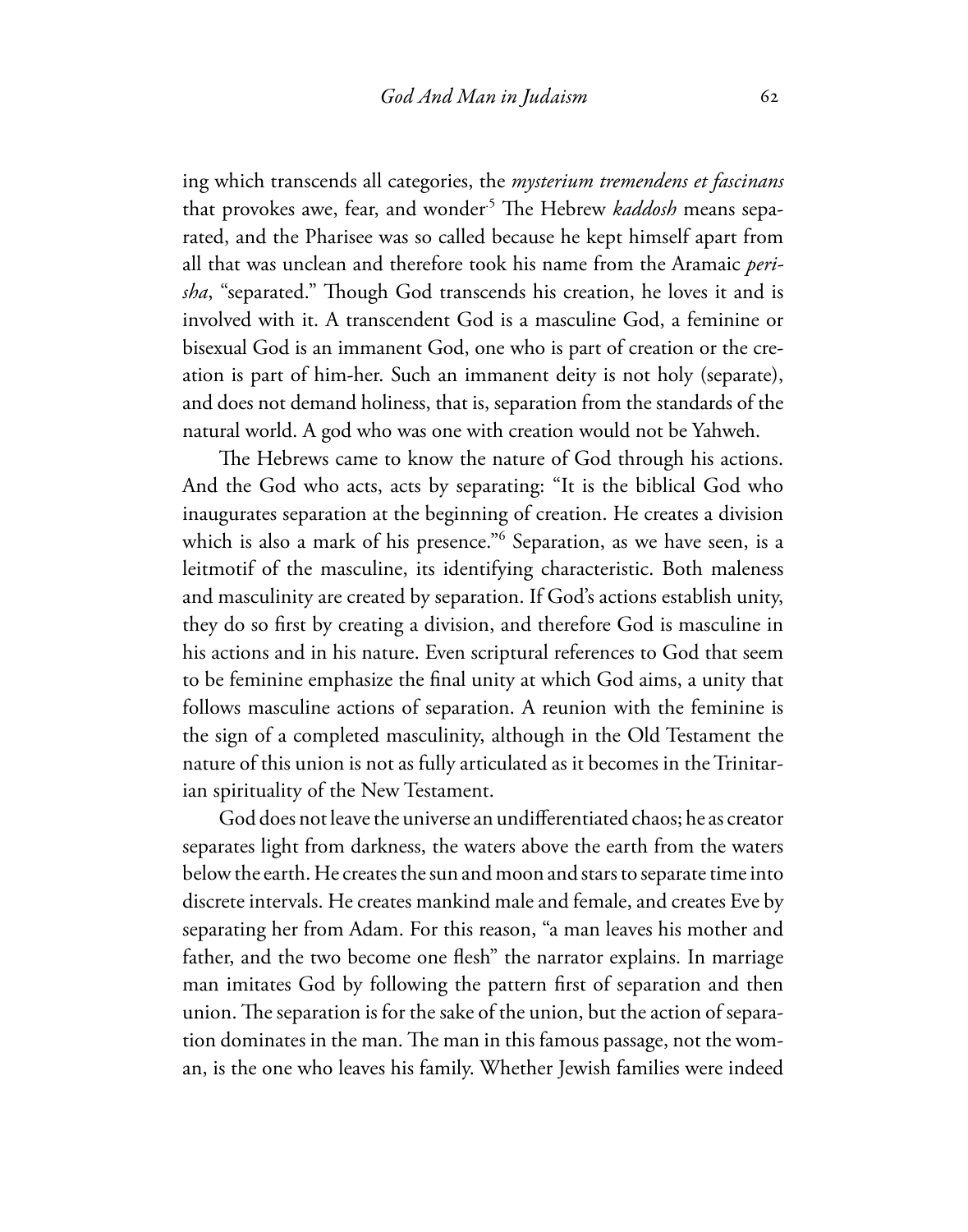matrilocal is not known; there is little evidence for it in the Scriptures. But Scripture does not describe a sociological reality (which partner leaves the family to join the family of the other partner), but a characteristic action of the man, separation, which reflects the divine pattern of action. Leo Strauss summarizes the theme of separation at the beginning of Genesis: "Creation is the making of separated things, of things or groups of things that are separated from each other, which are distinguished from each other, which are distinguishable, which are discernible."7 The "sequence of creation in the first chapter of the Bible can be stated as follows: from the principle of separation, light; via something which separates, heaven; to something which is separated, earth and sea; to things which are productive of separated things, trees, for example; then things which can separate themselves from their places, heavenly bodies; then things which can separate themselves from their courses, brutes; and finally a being which can separate itself from its way, the right way."<sup>8</sup> The separation of the creature from God contains within it the potentiality for another type of separation, the rebellion against God: that which is not God can reject God.

To describe God as feminine or as an equal mixture of masculine and feminine undermines his identity in Israelite monotheism. It was the pagan world that fused the gods and nature. Israel, especially under the tutelage of the prophets, insisted they were separate. Every time Israel spoke of God as *he* (and Hebrew verbs express gender), Israel was reminded that God was the totally other, the Holy One. The feminine, on the other hand, is a principle of union or communion.

Only a masculine God can love his creature with the type of love that Yahweh shows. This God loves freely; he is under no necessity to love. He chooses Israel freely, he elects this one people from all the peoples of the world and separates them from the nations so that he can show his love for them. And his law obliges them to be a separate people: "I am the Lord your God, who separated you from the peoples. You shall therefore make a distinction between the clean beast and the unclean. . . . You shall be holy to me, for I the Lord am holy, and have separated you from the peoples, and you should be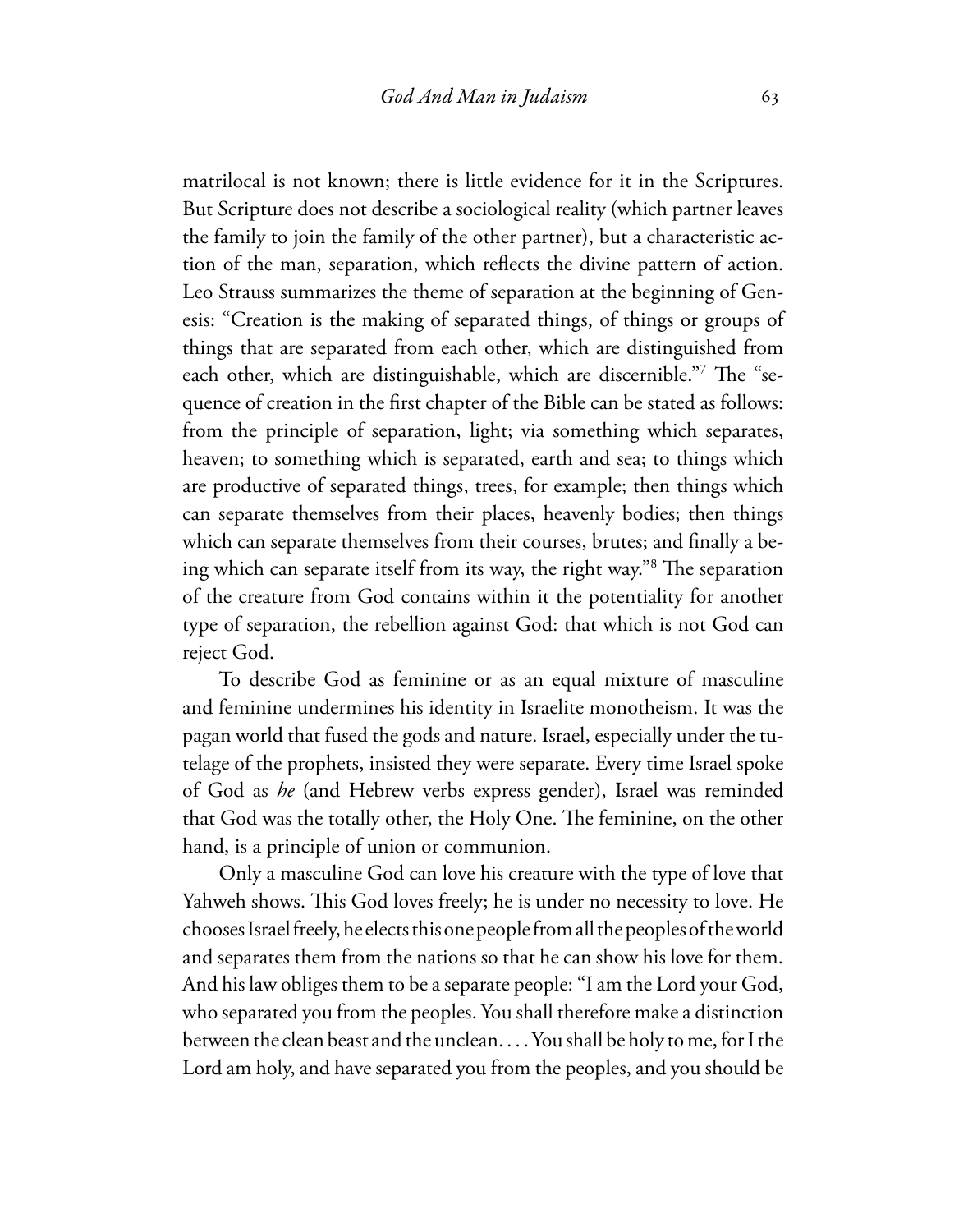mine" (Lev. 20:25-26). God's love is undeserved; it is sheer grace. An immanent God is not free, nor is it capable of love for the other, since finally there is no other: all is God. A masculine God is both fully transcendent and fully immanent *through love*. Such an immanence through love is possible only to a being who is transcendent and separate from creation, that is, masculine. The object of God's love is feminine, the Virgin Daughter Zion and the Church, although this femininity reflects, as we shall see, something in God himself.

### Man, Woman, and Patriarchy

Israel developed its anthropology not as a speculative exercise but in its attempts to understand its history and its relationship to the world. This understanding of human nature was based on reflection on how man acts in history, and in particular on how Israelite man had acted. Israelite history is reflected in protology, the story of origins. The writers of Genesis had a great interest in the relationship of man and woman at the beginning because the relationship of man and woman has been important throughout the history of the Jewish people. They looked back from the time of the Exile at the history of Israel, and traced the roots of the punishment of the Exile to a flaw in the relationship of man and woman. This flaw was projected back to the very beginning of history. The disobedience of Eve and Adam in the garden was repeated by the women and men of Israel at key moments in their history: the Exile from the Garden was a result of the same failures that led to the Exile from the Promised Land.

In Genesis we see that man and woman are both important in the divine plan. Woman is not an afterthought: she is made from the man, and expresses something in him, although he remains different from her. What is the nature of unfallen man? He works, even in Eden. He is a co-creator with God, and the opinions of some platonizing Church Fathers notwithstanding, man and woman were obviously meant to procreate. But even the relationship of unfallen man and woman has the potential for problems. The distinction of man and woman is good, as everything created by God is, but pro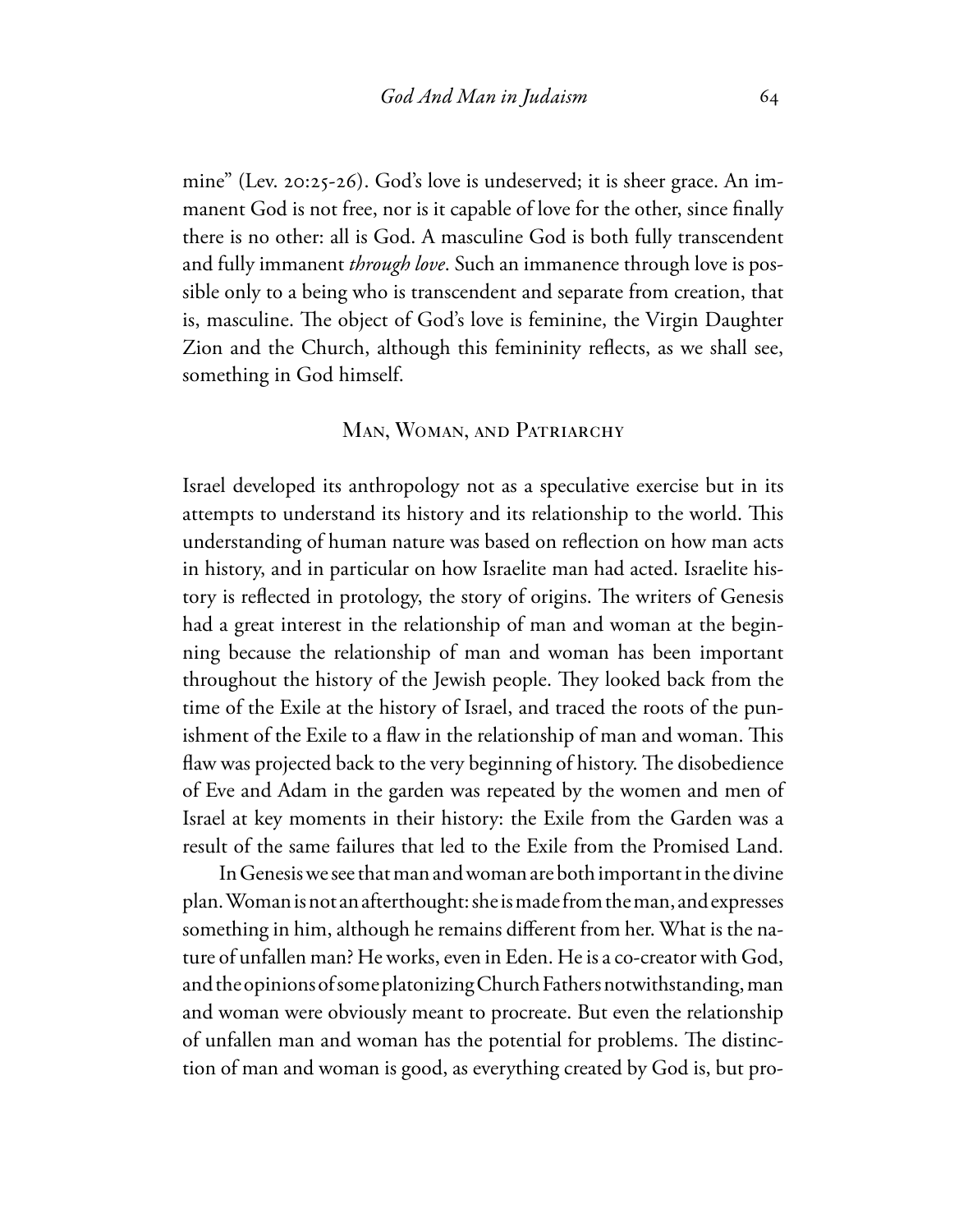vides an opportunity for the serpent to foment rebellion. In this respect, the distinction of the sexes is like the distinction between God and man: separation can become a source of rebellion and sin. Perhaps because she is the last element in creation to be separated, Eve is more susceptible to the serpent than Adam. In the moment they rebel, Adam and Eve know the distinction between good and evil and recognize their nakedness before God and the world. What experiences of Jewish history lead the author to articulate this prototype of the dynamic between man and woman?

The main books of the Old Testament took their canonical form in the midst of the Exile, either just before or just after Israel had experienced a forced separation from the Promised Land. Israel's confidence in God underwent a trial because of its near extinction as a nation. Was God faithful? God had promised to be with Israel; why had he deserted his people and let them be made captive? The Babylonian captivity must, the Israelites reasoned, be the result of some grievous failing on the part of the people, who had not kept their part of the covenant. What was the failure and what were the roots of that failure? Could Israel avoid such sin in the future, and never again go into exile?

In Nehemiah the repatriated exiles have been contaminated with paganism because they have married pagan women "of Ashdod, Ammon, and Moab" (Neh. 13:23) who import the worship of idols into Israel. Idolatry, failure to worship Yahweh as God, replacing him with other gods, was the sin for which Israel was punished in the first place. Men failed to keep themselves free from such sin and were punished with exile. And they failed because they were led astray by their wives. Uxoriousness was a vice that could lead to calamity. Pagan wives led their Israelite husbands astray, and the husbands, besotted by love for their wives, were weak, refusing to discipline their families. Even Solomon was led astray: "Did not Solomon king of Israel sin on account of such women? Among the many nations there was no king like him, and he was beloved by his God, and God made him king over all Israel; nevertheless foreign women made even him to  $sin''$  (Neh. 13:26).

Eve listened to the tempter and was deceived; Adam let himself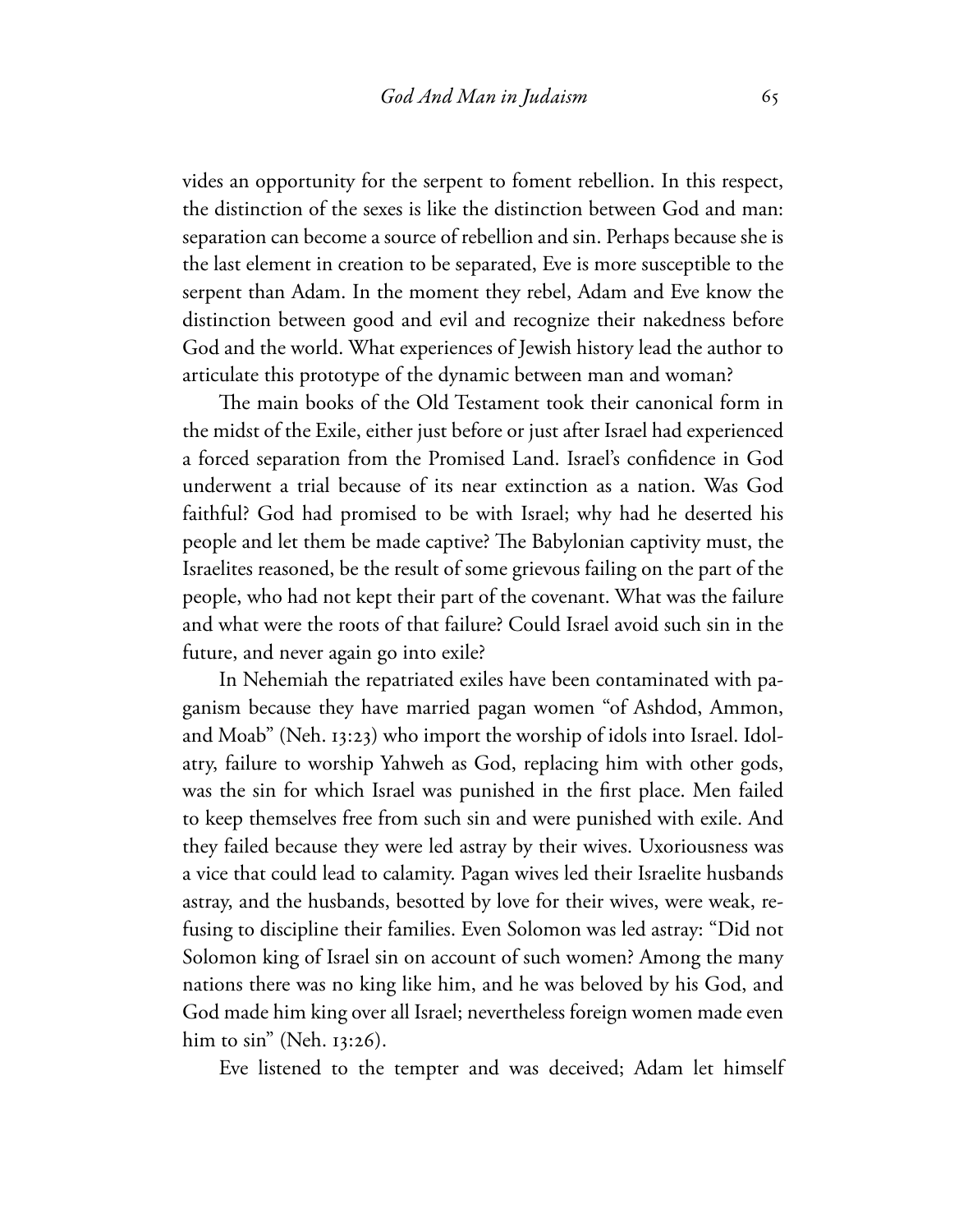by ruled by Eve instead of rebuking her for her disobedience. He should have listened to God, but instead obeyed his wife. This pattern, according to the various Old Testament authors, was repeated several times in Israel's history. Solomon's sexual prowess and interest in women led to the introduction of paganism and idolatry, and finally to the punishment of the Exile. The historical books clearly connect David's sin with Bathsheba and Absalom's rebellion, Solomon's marriage to foreign wives, his draining of the wealth of the kingdom in an erotic display of luxury, the consequent dissatisfaction and division of the Kingdom, and the extinction of the northern and southern kingdoms. Susanne Heine summarizes: "The queens of Israel brought with them the religious cults with which they were familiar, so that Yahweh, the God of Israel, became one among many gods and indeed goddesses. The prophetic history writing sees this apostasy to the alien idols as the occasion for punitive judgment by Yahweh, which finally leads to the destruction of the kingdom and the dispersion of the people."<sup>9</sup> Both men and women sinned and apostatized, but their roles in the apostasy differed.

The authors of the Old Testament recognize the dynamics of masculinity, but they do not see the primary danger as the tendency of men to nihilism once they have broken free of the maternal world. Rather, the chief danger is the failure of men to maintain their relationship to God because of a disordered love for women, a love that leads men to follow the directions of women rather than the laws of God. A man needs a woman to make him a patriarch, as Adam needed Eve, but the closeness of communion with the wife, bone of his bone, flesh of his flesh, exposes him to the danger of feminization, to the loss of the separation that makes him a man, a separation necessary for the free obedience that man owes God as his creator. Patriarchy, therefore, is a danger to masculinity. Though a great achievement of the Israelites, patriarchy, like all male achievements, contained tensions that threatened to destroy it.

Patriarchy is not simply an affirmation of masculinity; it is not "a synonym for male dominance or for a system in which male traits are valued over female ones."10 Still less is it simply a synonym for ex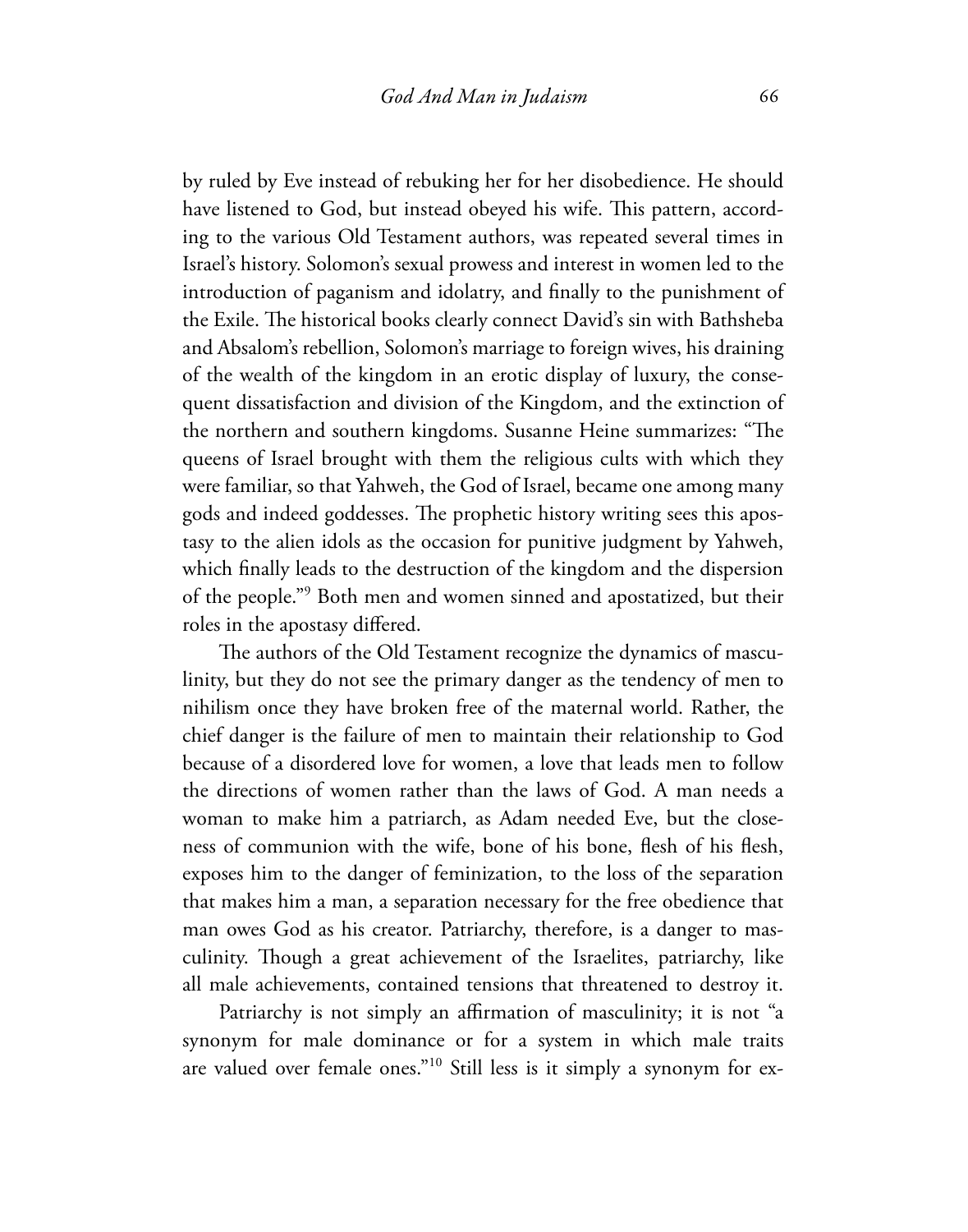ploitation and domination, though that is the current feminist usage. Patriarchy is a system in which fathers care for their families and find their emotional centers in their offspring. In ancient Israel, "the image of father was not primarily one of authority and power, but one of adoptive love, covenant bonding, tenderness, and compassion."11 Patriarchy, we can easily forget, was and is a great achievement in the face of the male tendency to promiscuity and alienation from children and the women who bear them. As John W. Miller shows in *Biblical Faith and Fathering: Why We Call God "Father,*" patriarchy was not a universal ideal in the cultures surrounding Israel. Miller asserts that biblical patriarchy, far from a curse, is one of the greatest achievements of any religion.

Miller bases his conclusions on his analysis of human nature, on the emphasis on fatherhood in the Bible, and most of all on the processes of psychological development and maturation in the child. First of all, there is the indisputable fact that "fathers, biologically speaking, are marginal to the reproductive process."12 If fathers are to play a role in the family, "culture must intervene on behalf of fathers if they are to be equally (and as significantly) involved."<sup>13</sup> The culture that has done this with the greatest consistency and success is that of the Jewish. The Jews of antiquity did not exist in a world dominated by patriarchal myths. Certainly the religions of the pagans were not patriarchal. Miller notes that in Near Eastern myths the father-god's "marginality, cruelty, incompetence, or powerlessness, more often than not, poses dilemmas to which mother, son or daughter deities must respond by defending themselves or by taking action to uphold the universe in their stead."<sup>14</sup> Only in the Hebrew Scriptures do we find an all-powerful and all-good Father-God.

The patriarchs reflected the fatherhood of God, although very imperfectly. The God of the Hebrews was not like the irresponsible masculine gods of the surrounding pagan cultures,<sup>15</sup> because he did not abandon the children he begot, but cared for them. The patriarchs followed the example of God, or the idea of God was influenced by the experience of patriarchy. Their culture taught Jewish men that they should not be simply male animals, aggressive, assertive, and violent, but fathers, whose aggressiveness would be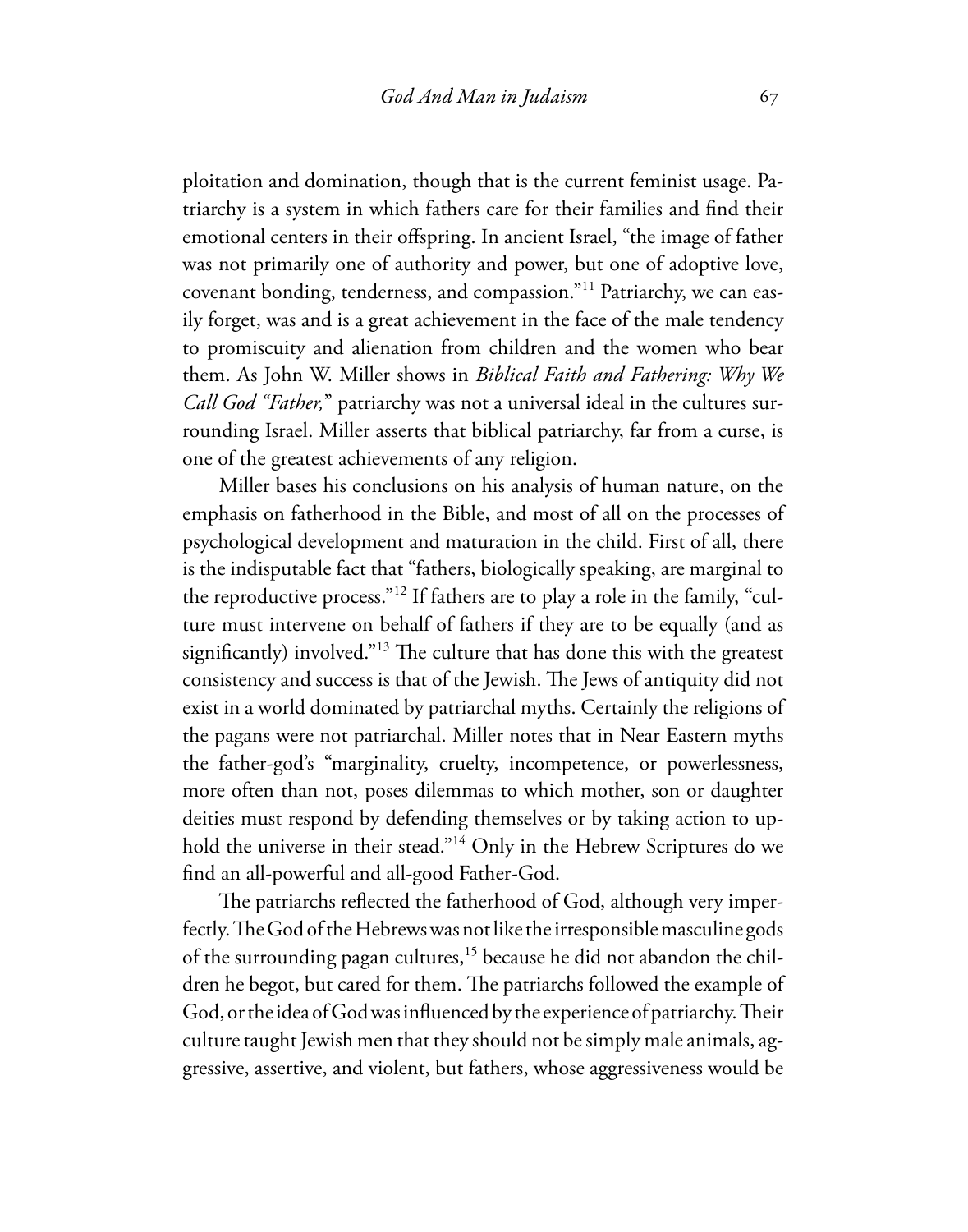transformed by responsibility and who would manifest a gentleness and a concern for children, an expression of a completed masculinity that has reunited with the feminine world of the family, while still maintaining the separation necessary to exercise authority. Because the family is at the very heart of the Jewish way of life, sexual ethics is a central concern of the Hebrew Scriptures. The principal rituals of the Jews, circumcision, the redemption of the firstborn son, and the Passover meal, all express the importance of fathers in the culture. The wisdom literature repeatedly admonishes fathers to be the teachers of their children. Indeed, this paternal teaching role gave rise to the corpus of Scripture itself. Feminists are correct in their characterization of the Old Testament as inescapably patriarchal. The Hebrew Scriptures were written by fathers to teach men to imitate the Father in heaven.

## ABRAHAM AND MOSES

In the work of forming Israel, God acts in a masculine way. He first separates Abraham from his ancestral homeland. God's first words to him are "Go from your country and your kindred and your father's house" (Gen. 2:). God makes a covenant with Abraham that involves cutting animals in two and separating the halves of the carcass (Gen. 15:13); symbols of the divine presence pass between these pieces (Gen. 5:7). The sign of the covenant will be circumcision (Gen.  $17:11$ ), the separation of a piece of flesh from the body.

Abraham is a war leader, and protects those close to him, rescuing Lot from the kings who raided Sodom (Gen. 14:16). But his relationships with women cause him trouble. He fears for his safety in Egypt—the beauty of his wife might tempt the Egyptians to kill him and take her—and he pretends they are brother and sister. As a consequence, "the woman was taken into Pharaoh's house" (Gen. 12:15). Pharaoh's standards are higher than Abraham's, and when he realizes that the evils he suffers have come upon him because he has taken another man's wife, he sends Abraham and Sarah away. Abraham later tries to deceive Abimelech in the same way (Gen. 20:2).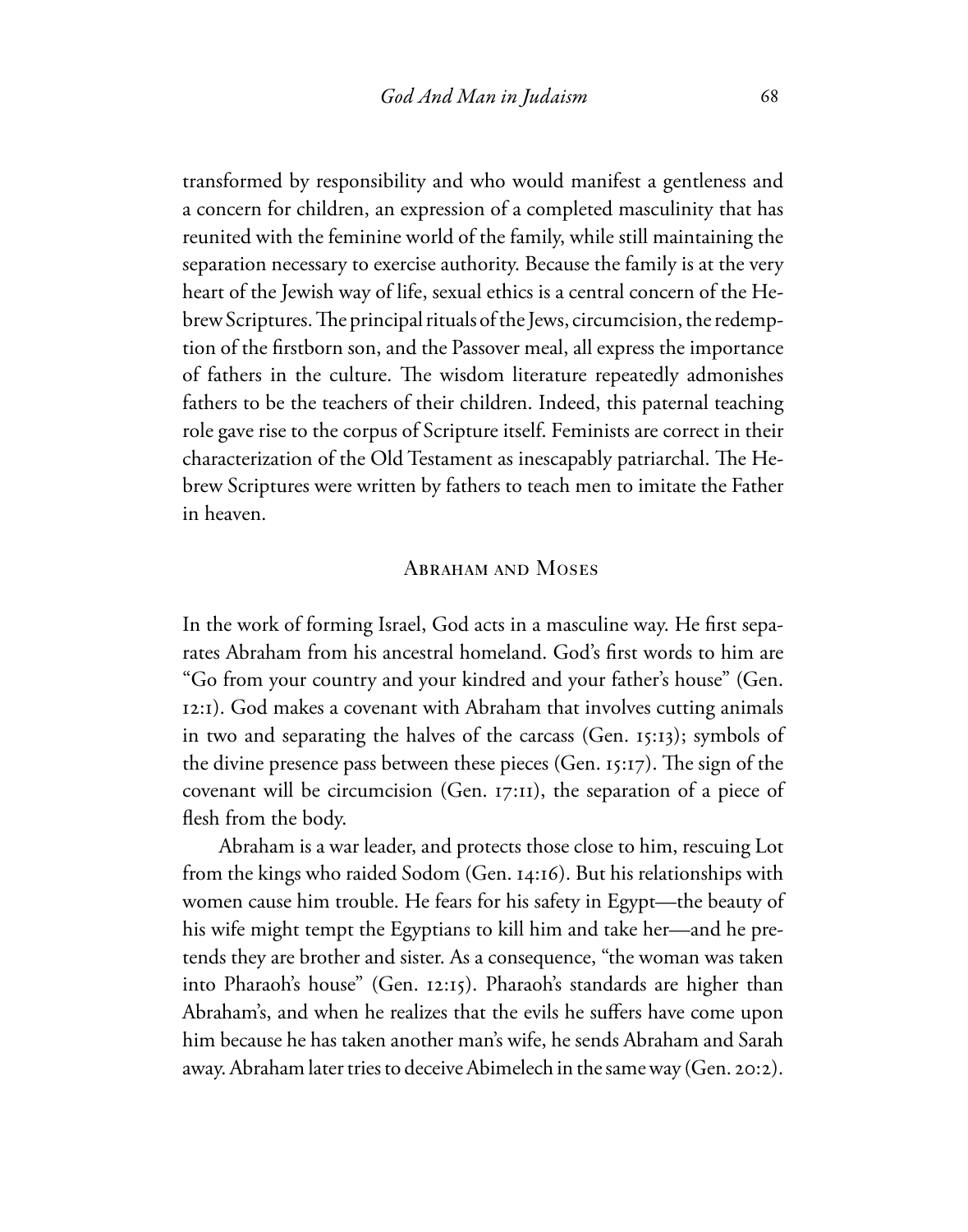God promises Abraham that his descendents shall be as numberless as the stars (Gen. 5:5), but Abraham heeds Sarah rather than the Lord. She complains that "the Lord has prevented me from bearing children," and she instructs him to "go into my maid; it may be that I shall obtain children from her." (Gen. 16:2). When Abraham obeys Sarah and begets a child by the slave Hagar, trouble starts immediately. When Hagar conceived, "she looked with contempt on her mistress" (Gen. 6:4). Ironically, Sarah blames Abraham: "May the wrong done to me be on you! I gave my maid to your embrace, and when she saw she had conceived she looked on me with contempt. May the Lord judge between you and me!" (Gen. 16:5). Abraham again gives in to Sarah: "Your maid is in your power; do to her as you please." It pleases Sarah to maltreat Hagar, who flees, and has to be rescued by an angel of the Lord.

The sacrifice of Isaac, the heir and carrier of God's promise, is at the heart of Abraham's mysterious relationship to God.<sup>16</sup> Abraham, because he was a patriarch, fell prey to uxoriousness. He had to redeem himself and demonstrate his obedience by his willingness to sacrifice the child whom he loved with a mother's tenderness. Abraham's sacrifice makes explicit in an extreme form what all fathers must be willing to do: encourage (if not force) their sons to separate from the safe world of the mother and assume the sacrificial male role. Without the achievement of sacrificial masculinity, the son remains stuck in the profane world. In his sacrifice, he is removed from the profane world and enters the sacred world, like the sacrificial animals that were slain and burned to remove them from this world into the divine world. The ultimate significance of this sacrifice becomes clear only in the Crucifixion. The Father is willing to separate the Son from himself, so that the Son may taste death for all.

In Exodus, God continues to act in a masculine way, making a distinction between Israel and Egypt in the plagues. What harms the Egyptians does no harm to his own people. The hail does not kill the Israelite's cattle, the darkness does not envelop the land of Goshen, and most of all, only the first born of the Egyptians die. When the angel of death sees the blood of the sacrificed lamb on the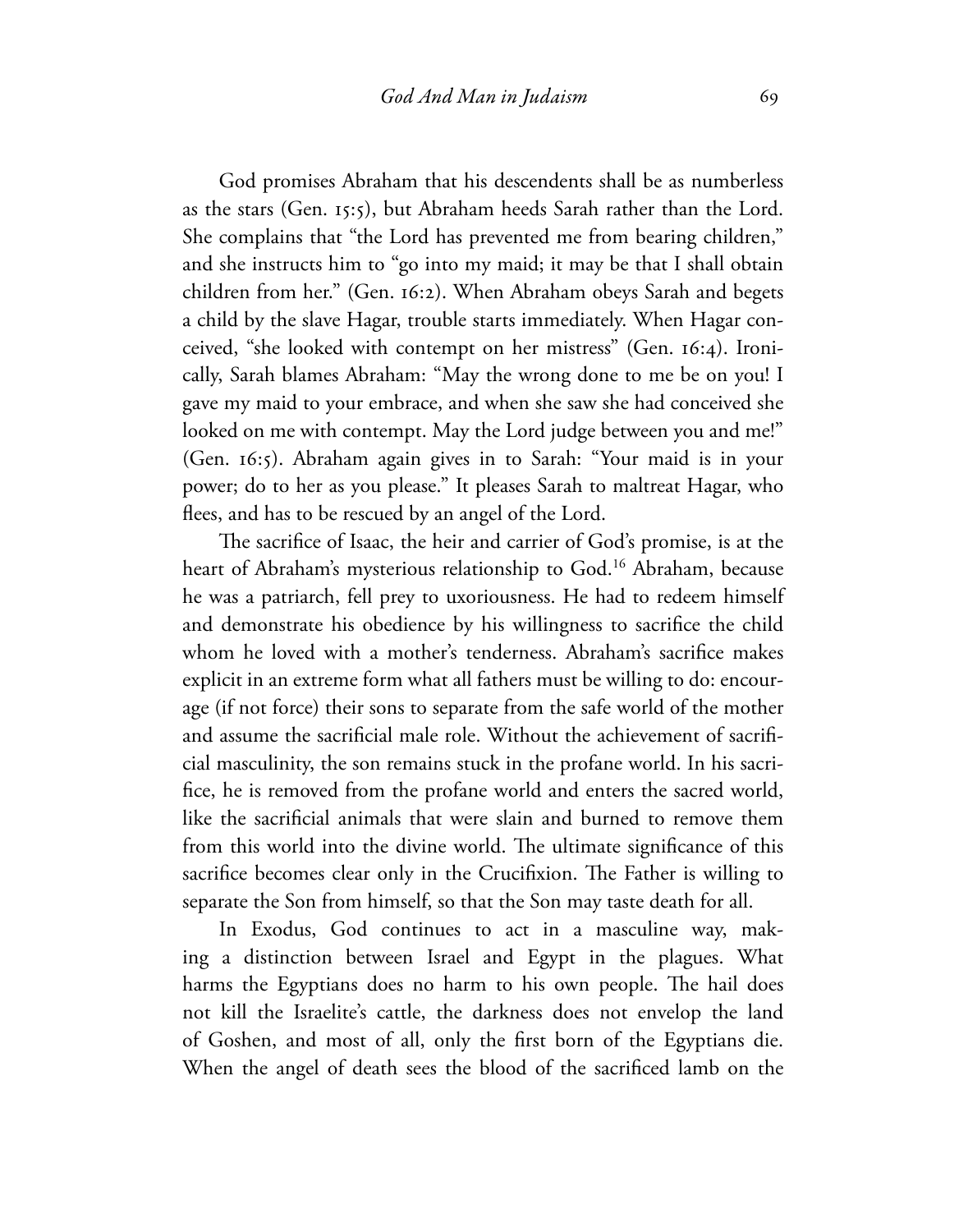doorpost, he also makes a distinction between Egyptian and Jew. The Red Sea parts for Israel, but clogs the wheels of Pharaoh's army and drowns his host. Moses sees that God treats Israel in a unique way, and tells God that "we are distinct, I and thy people, from all other people that are upon the face of the earth" (Exod. 33:16). This distinction must be preserved at all costs, and God instructs Moses to command the Israelites to drive out the pagan nations from the Promised Land, "lest . . . you take of their daughters for your sons, and their daughters play the harlot after their gods and make your sons play the harlot after their gods" (Exod. 34:16).

In Moses we see the role of protector exercised though mediation and substitution. When Israel sins, Moses repeatedly pleads with God to spare them and establishes the institutions of the sacrifices and the scapegoat. The sacrificers, the priests, are male, but the sacrifices too, if they are for the sins of the high priest or leaders of the community, must also be male, as must be the lamb of the Passover. The scapegoat bears the sins of the people and is driven into the wilderness.

## D<sub>AVID</sub>

David is the ideal of Israelite manhood, a man after God's own heart. He is a man of spirit, of *thymos*, and fits Plato's portrait of the spirited man. His nature is passionate, impetuous, and affectionate, in his dealings with both God and man, not to mention woman. David loves Jonathan, for instance, with a love surpassing that of woman. The Hebrew Scriptures recognize a male eros, a real desire for union that is distinct from homosexual desire (which the Scriptures condemn). This is the eros of comradeship in suffering, especially in war. This love is physical because the Hebrews know of no purely spiritual action of the human being, who is both body and soul. Jonathan and David embrace, and even exchange clothes. Their friendship is so close as to cause talk, and allegations of homosexuality may be implied in Saul's insults ("You have chosen the son of Jesse to your shame, and to the shame of your mother's nakedness" [1Sam. 20:30]). Saul does not say this because he believes it has oc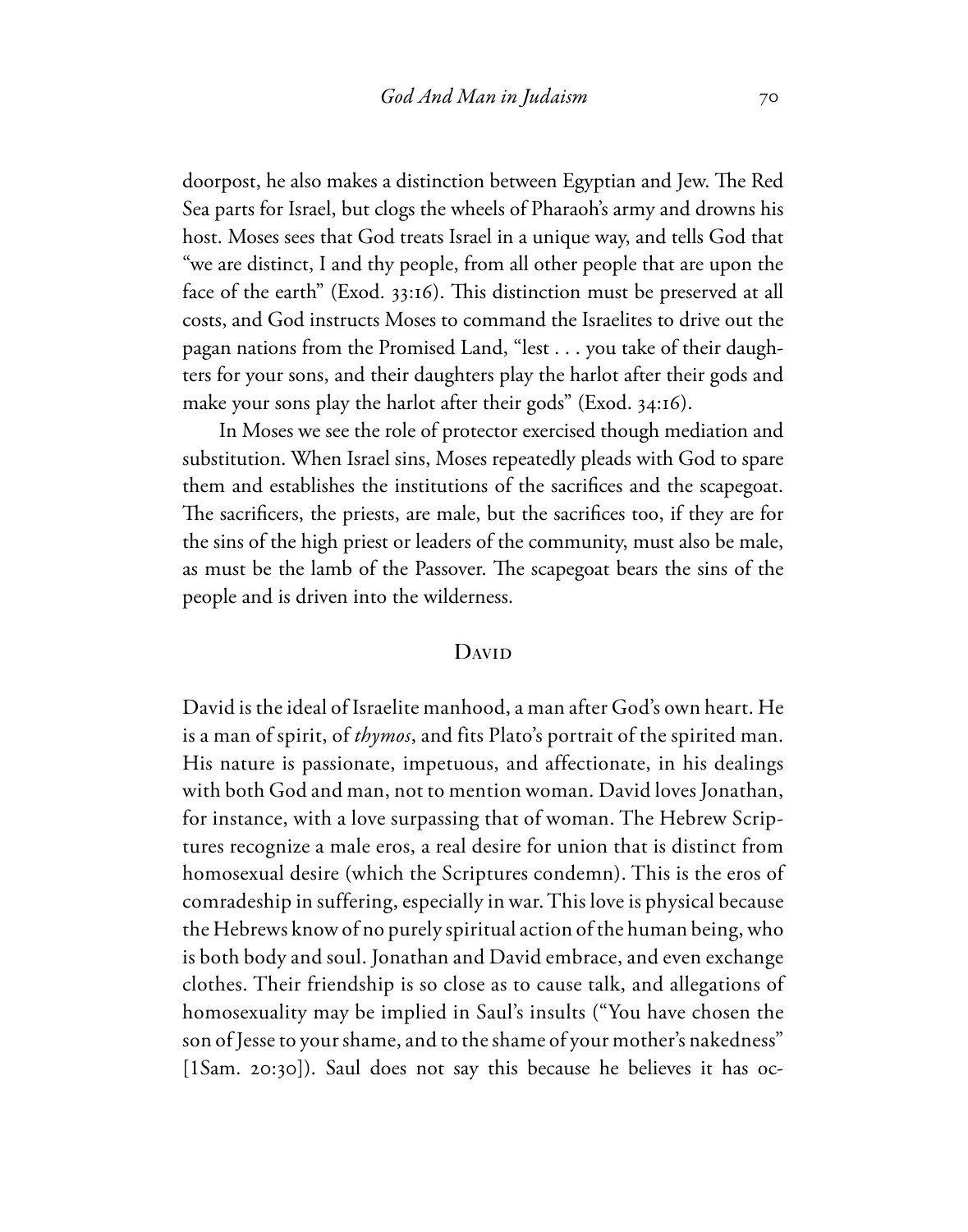curred, but because it is the worse possible thing he can say about David.

David is passionate and physical even in his relationship to God. The Psalms are full of cries that his soul and body yearn for the Lord. David displays his exuberant masculinity in his dance before the ark, when it is brought into Jerusalem. Micael implies in her remarks that, in his "leaping and dancing" (2 Sam. 6:16), David inadvertently exposed himself: "How the king of Israel honored himself today, uncovering himself today before the eyes of his servants' maids, as one of the vulgar fellows shamelessly uncovers himself!" (I Sam. 6:20). David rebukes her, and the narrator shows that God concurs with David's rebuke by remarking that Micael was childless after her despising of David's virility: "And Micael the daughter of Saul had no child to the day of her death" ( $\bar{1}$  Sam. 6:23).

David's life follows the pattern of masculinity, and indeed that is why David is a type of the Messiah and why so many of the Psalms can be understood as spoken by the Messiah.<sup>17</sup> David must leave his ordinary life because of Saul's anger and becomes a scapegoat wandering in the wilderness, an outlaw who confronts death at every turn: "How many are my foes!" (Ps. 3:). Even God forgets him: "How long wilt thou hide thy face from me? (Ps. 13:1), "My God, my God, why hast thou forsaken me?" (Ps. 22:) Pursued by Saul, David constantly faces death: "The cords of Sheol entangled me, the snares of death confronted me" (Ps. 18:5). But David is delivered from death as if by a resurrection: "O Lord, thou hast brought up my soul from Sheol, restored me to life from among those gone down to the Pit" (Ps. 30:3). David attains the wisdom of compassion, and is able to become the king, the father of his people.

David's personality is attractive because he is erotic and affectionate, although these good qualities lead him astray. David was the model king and model of Israelite manhood; but who is the true man, who plays the masculine role more fully in the matter of Bathsheba, David or Uriah, the Hittite, the non-Jew?: "In the spring of the year, the time when kings go forth to battle" (2 Sam. II:I),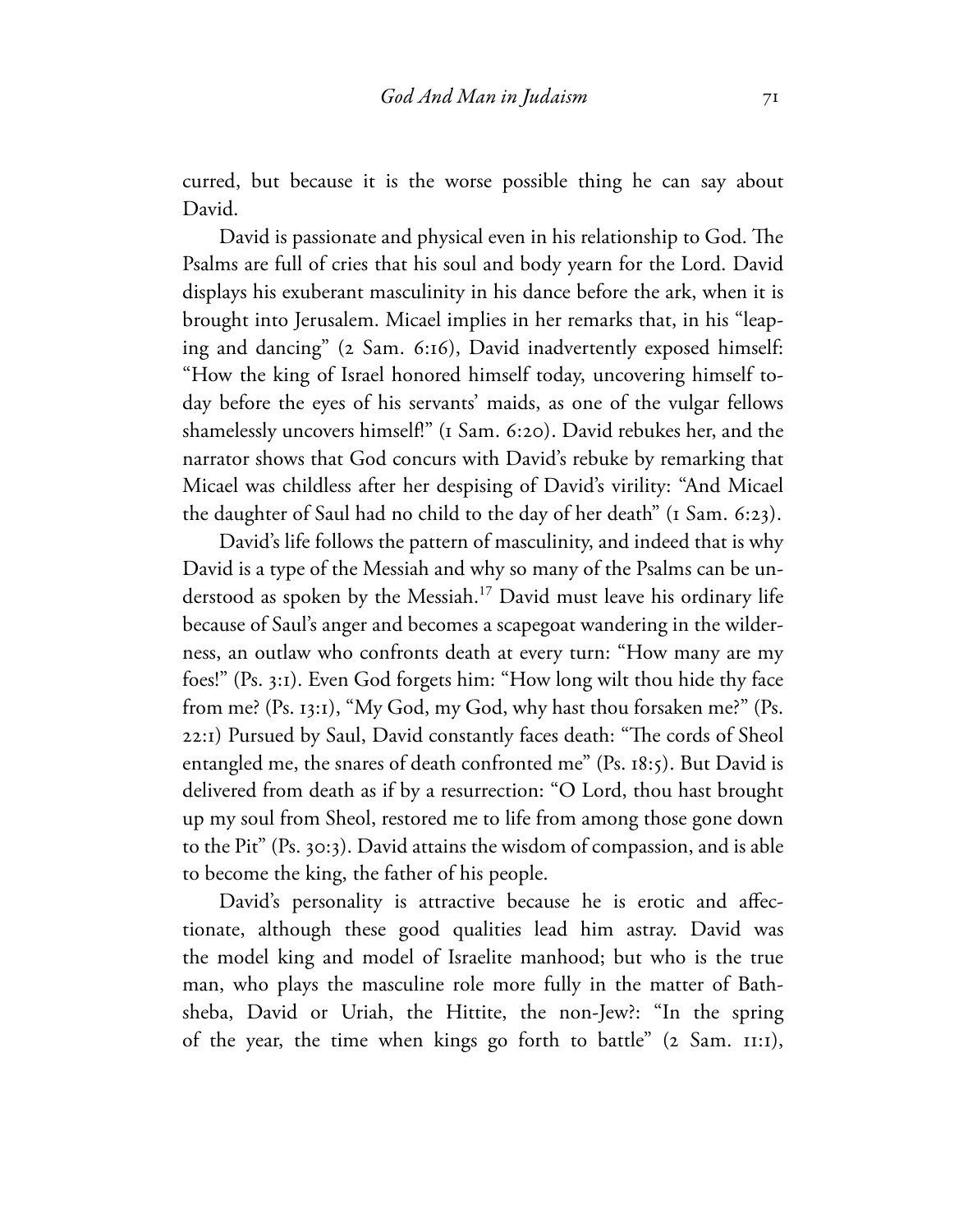David sent his army off to war, but he stayed at home lounging on a rooftop, from which he saw Bathsheba performing her Mikvah, the ceremonial bath at the end of menstruation just before ovulation, when a woman is at the peak of her fertility and most likely to conceive. The Law enjoined continence during menstruation, and then had the wife cleanse herself so that she would be most attractive to her husband just at the time she was most likely to conceive. David desires her, and as masterful kings will, has her. When she becomes pregnant, he tries to get Uriah to sleep with her so the child will be mistaken for Uriah's. Uriah is off fighting, and comes back to his king as commanded. But after the feast he does not return home. When David asks why, Uriah replies that he will not take his ease at home while his men are suffering in the field: "Shall I then go to my house, to eat and to drink, and to lie with my wife?"  $(2 \text{ Sam. II:II})$ . Uriah, a pagan, is nobler than David and feels the demands of comradeship, while David stays in ease and safety. Although celibacy did not receive its full due until Christian times, it is not true that celibacy, at least temporary celibacy, was condemned by Judaism. Abstention from sexual relations was required in certain ritual contexts and was also a demand of warfare. In practical terms, an army in the field had to be celibate; but in Uriah's remarks we can also see an appreciation of the value of comradeship, which has demands that override those of marriage. David's sexual desires, on the other hand, lead him astray and bring civil war upon Israel.

David passes on his strong sexual desires to his children, and endless trouble results. David's children are all too like their father. Amnon desires his half-sister Tamar and rapes her. He then refuses to marry her and drives her away. Yet David does not punish Amnon because of his affection for him. Absalom bides his time, as David bided his time with Joab and Zeruiah, and at last kills his half-brother to avenge his sister. Again, David lets himself be ruled by his affections, permits Absalom to return from exile, and then allows him to plot against the kingdom. Even before the decisive battle, David's heart is still with Absalom, and he gives orders to spare the boy. After the victory and Absalom's death, David can only mourn until Joab warns him that his grief is costing him his kingdom.